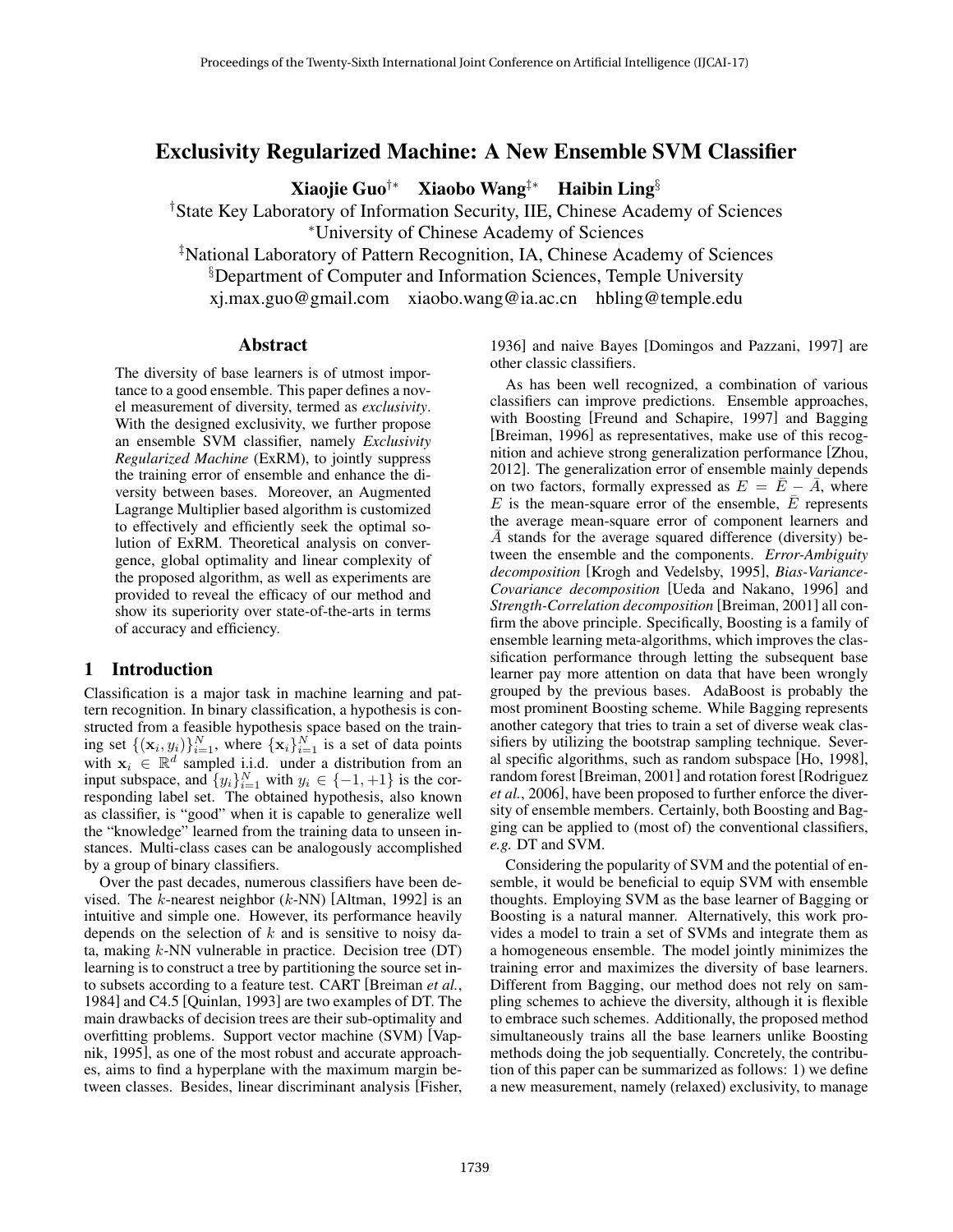the diversity between base learners, 2) we propose a novel ensemble, called Exclusivity Regularized Machine (ExRM), which concerns the training error and the diversity of components simultaneously, and 3) we design an Augmented Lagrange Multiplier based algorithm to efficiently seek the solution of ExRM. Theoretical analysis on convergence, global optimality and linear complexity of the proposed algorithm is also provided.

## 2 Our Method

### 2.1 Preliminary

Arguably, SVM [Vapnik, 1995][Keerthi and DeCoste, 2005] is one of the most popular classifiers due to its promising performance. In general, the primal SVM (PSVM) can be modeled as follows:

$$
\underset{\{\mathbf{w},b\}}{\text{argmin}} \Psi(\mathbf{w}) + \lambda \sum_{i=1}^{N} f(y_i, \phi(\mathbf{x}_i)^T \mathbf{w} + b), \quad (1)
$$

where  $f(\cdot)$  is a penalty function,  $\Psi(\mathbf{w})$  performs as a regularizer on the learner w and b is the bias. The function  $\phi(\cdot)$ is to map  $x_i$  from the original D-dimensional feature space to a new M-dimensional one. Moreover,  $\lambda$  is a non-negative coefficient that provides a trade-off between the loss term and the regularizer. If PSVM adopts the hinge loss as penalty, the above (1) turns out to be:

$$
\underset{\{\mathbf{w},b\}}{\text{argmin}} \Psi(\mathbf{w}) + \lambda \sum_{i=1}^{N} \left(1 - (\phi(\mathbf{x}_i)^T \mathbf{w} + b) y_i\right)_+^p, \quad (2)
$$

where the operator  $(u)_+ := \max(u, 0)$  keeps the input scalar u unchanged if  $u$  is non-negative, returns zero otherwise, the extension of which to vectors and matrices is simply applied element-wise. Furthermore,  $p$  is a constant typically in the range  $[1, 2]$  for being meaningful. In practice, p is often selected to be either 1 or 2 for ease of computation, which correspond to  $\ell^1$ -norm and  $\ell^2$ -norm loss PSVMs, respectively. As for the regularization term,  $\Psi(\mathbf{w}) := \frac{1}{2} ||\mathbf{w}||_2^2$  ( $\ell^2$  regularizer) and  $\Psi(\mathbf{w}) := \|\mathbf{w}\|_1$  ( $\ell^1$  regularizer) are two classical options.

#### 2.2 Exclusivity Regularized Machine

It is natural to extend the traditional PSVM (2) to the following ensemble version with  $C$  components as:

$$
\underset{\{\mathbf{W},\mathbf{b}\}}{\text{argmin}} \Psi(\mathbf{W}) + \lambda \sum_{c=1}^{C} \sum_{i=1}^{N} \left(1 - \left(\phi(\mathbf{x}_i)^T \mathbf{w}_c + b_c\right) y_i\right)_+^p, \tag{3}
$$

where  $\mathbf{W} \in \mathbb{R}^{M \times C} := [\mathbf{w}_1, \mathbf{w}_2, ..., \mathbf{w}_C]$  and  $\mathbf{b} \in \mathbb{R}^C :=$  $[b_1, b_2, ..., b_C]^T$ . Suppose we simply impose  $\frac{1}{2} ||\mathbf{W}||_F^2$  or  $\|\mathbf{W}\|_1$  on W, all the components (and the ensemble) will have no difference with the hypothesis directly calculated from (2) using the same type of regularizer.<sup>1</sup> From this view,  $\Psi(\mathbf{W})$  is critical to achieving the diversity.

Prior to introducing our designed regularizer, we first focus on the concept of diversity. Although the diversity has no formal definition so far, the thing in common among studied measurements is that the diversity enforced in a pairwise form between members strikes a good balance between complexity and effectiveness. The evidence includes Q-statistics measure [Kuncheva *et al.*, 2003], correlation coefficient measure [Kuncheva *et al.*, 2003], disagreement measure [Ho, 1998], double-fault measure [Giacinto and Roli, 2001], k-statistic measure [Dietterich, 2000], mutual angular measure [Yu *et al.*, 2011; Xie *et al.*, 2015b; 2015a] and competition measure [Du and Ling, 2014]. These measures somehow enhance the diversity, however, most of them are heuristic. One exception is Diversity Regularized Machine [Yu *et al.*, 2011], which attempts to seek the globally-optimal solution. Unfortunately, it often fails because the condition required for the global optimality, say  $\|\mathbf{w}_c\|_2 = 1$  for all c, is not always satisfied. Further, Li *et al.* proposed a pruning scheme to improve the performance of DRM [Li *et al.*, 2012]. But, DRM requires too much time to converge, which limits its applicability. Below, we define a new measure of diversity, *i.e.* (relaxed) exclusivity.

Definition 1. (Exclusivity) *Exclusivity between two vectors*  $\mathbf{u} \in \mathbb{R}^m$  and  $\mathbf{v} \in \mathbb{R}^m$ P  $\theta \in \mathbb{R}^m$  and  $\mathbf{v} \in \mathbb{R}^m$  is defined as  $\mathcal{X}(\mathbf{u}, \mathbf{v}) := \|\mathbf{u} \odot \mathbf{v}\|_0 =$ <br>  $\sum_{i=1}^m \mathbf{u}(i) \cdot \mathbf{v}(i) \neq 0$ , where  $\odot$  designates the Hadamard *product, and*  $\|\cdot\|_0$  *is the*  $\ell^0$  *norm.* 

From the definition, we can observe that the exclusivity encourages two vectors to be as orthogonal as possible. Due to the non-convexity and discontinuity of  $\ell^0$  norm, we have the following relaxed exclusivity.

Definition 2. (Relaxed Exclusivity) *The definition of relaxed exclusivity between*  $\mathbf{u} \in \mathbb{R}^m$  *and*  $\mathbf{v} \in \mathbb{R}^m$  *is given* as  $\mathcal{X}_r(\mathbf{u}, \mathbf{v}) := ||\mathbf{u} \odot \mathbf{v}||_1 = \sum_{i=1}^m |\mathbf{u}(i)| \cdot |\mathbf{v}(i)|$ *, where*  $|u|$ *is the absolute value of* u*. The relaxation is similar with that of the*  $\ell^1$  *norm to the*  $\ell^0$  *norm.* 

It can be easily verified that  $\|\mathbf{u}\|_0 = \mathcal{X} (\mathbf{u}, \mathbf{1}), \| \mathbf{u} \|_1 =$  $\mathcal{X}_r(\mathbf{u}, 1)$  and  $\|\mathbf{u}\|_2^2 = \mathcal{X}_r(\mathbf{u}, \mathbf{u})$ , where  $\mathbf{1} \in \mathbb{R}^m$  is the vector with all of its  $m$  entries being 1.

Instead of directly employing  $\sum_{1 \leq \tilde{c} \neq c \leq C} \chi_r(\mathbf{w}_c, \mathbf{w}_{\tilde{c}})$  as the final  $\Psi(\mathbf{W})$ , we adopt the following:

$$
\Psi(\mathbf{W}) := \frac{1}{2} ||\mathbf{W}||_F^2 + \sum_{1 \le \tilde{c} \neq c \le C} \chi_r(\mathbf{w}_c, \mathbf{w}_{\tilde{c}})
$$
  
= 
$$
\frac{1}{2} \sum_{i=1}^M \left( \sum_{c=1}^C |\mathbf{w}_c(i)| \right)^2 = \frac{1}{2} ||\mathbf{W}^T||_{1,2}^2.
$$
 (4)

The main reasons of bringing  $\frac{1}{2} ||\mathbf{W}||_F^2$  into the regularizer are: 1) it essentially enhances the stability of solution, 2) it tends to mitigate the scale issue by penalizing large columns, and 3) as the relaxed exclusivity itself is non-convex, the introduction guarantees the convexity of the regularizer. Finally, the proposed Exclusivity Regularized Machine (ExRM) can be written in the following shape:

$$
\min_{\{\mathbf{w}_c, b_c\}} \frac{1}{2} ||\mathbf{W}^T||_{1,2}^2 + \lambda \sum_{c=1}^C \sum_{i=1}^N (1 - (\phi(\mathbf{x}_i)^T \mathbf{w}_c + b_c) y_i)_+^p.
$$
\n(5)

<sup>&</sup>lt;sup>1</sup>We note that splitting the training data into  $C$  sub-sets, like the bootstrap sampling, and training  $C$  classifiers separately on the subsets would lead to some difference between the components. However, this strategy does not essentially advocate the diversity of base learners. Although how to sample training subsets is not the focus of this work, our model has no difficulties to adopt such sampling strategies.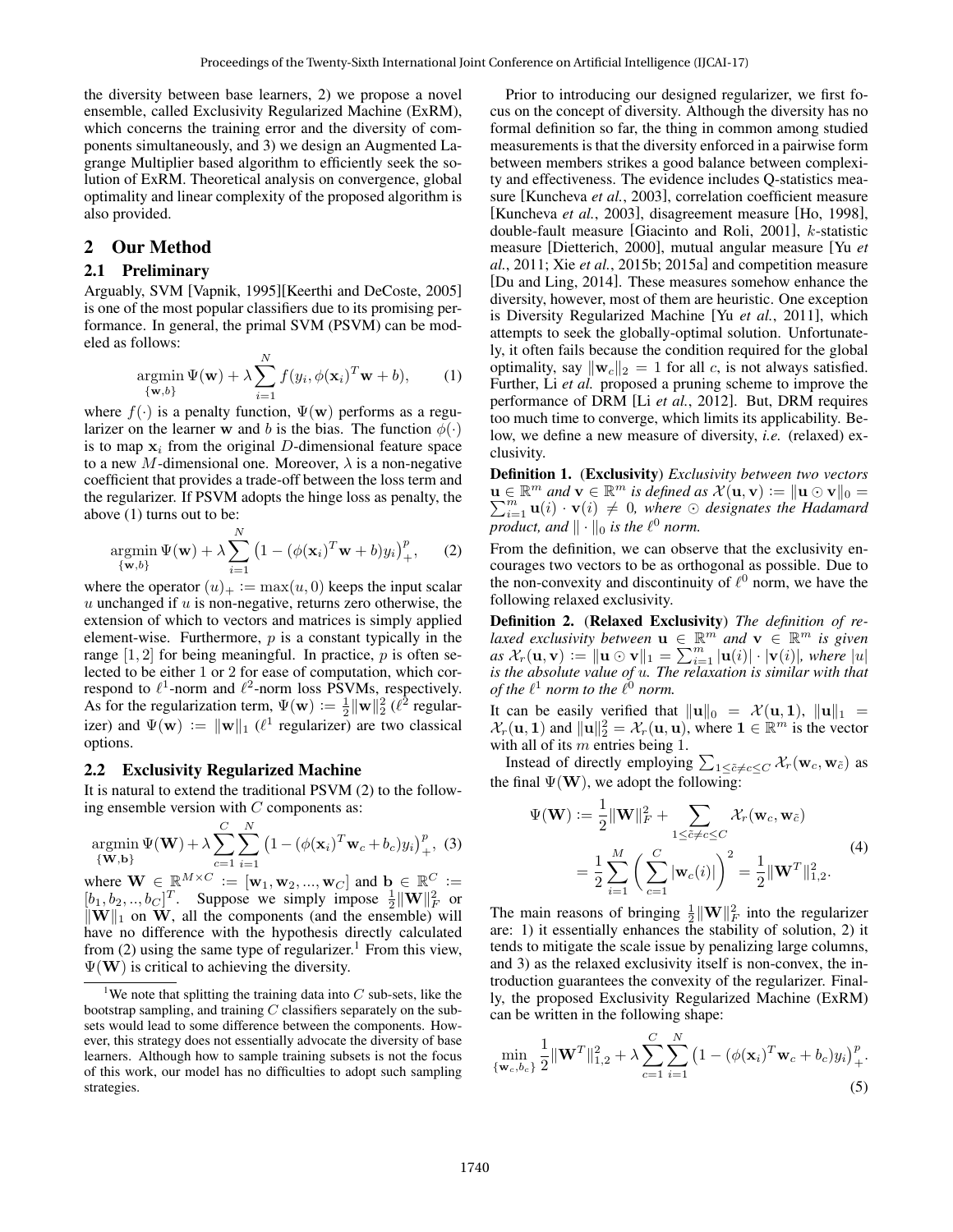Remarks As expressed in Eq. (4), we have motivated the  $\ell_{1,2}$  regularizer from a novel perspective. It has been verified that, as one of mixed norms, the  $\ell_{1,2}$  is in nature able to capture some structured sparsity [Kowalski, 2009]. In general, the regression models using such mixed norms can be solved by a modified FOCUSS algorithm [Kowalski, 2009]. Zhou *et al.* [Zhang *et al.*, 2010] introduced the  $\ell_{1,2}$ regularizer into a specific task, *i.e.* multi-task feature selection, and used the subgradient method to seek the solution of the associated optimization problem. The responsibility of the  $\ell_{1,2}$  regularizer is to enforce the negative correlation among categories [Zhang *et al.*, 2010]. Recently, Kong *et al.* [Kong *et al.*, 2014] utilized  $\ell_{1,2}$  norm to bring out sparsity at intra-group level in feature selection, and proposed an effective iteratively re-weighted algorithm to solve the corresponding optimization problem. In this work, besides the view of motivating the  $\ell_{1,2}$  regularizer, its role in our target problem, say constructing an ensemble of SVMs, is also different with the previous work [Kowalski, 2009; Zhang *et al.*, 2010; Kong *et al.*, 2014]. The functionalities of [Zhang *et al.*, 2010] and [Kong *et al.*, 2014] are the intra-exclusivity of multiple hypotheses (tasks) and the inter-exclusivity of a single hypothesis respectively, while our principle is the diversity of multiple components of a single ensemble hypothesis.

### 2.3 Optimization

With the trick that  $1 - (\phi(\mathbf{x}_i)^T \mathbf{w}_c + b_c) y_i = y_i y_i (\phi(\mathbf{x}_i)^T \mathbf{w}_c + b_c) y_i = y_i (y_i - (\phi(\mathbf{x}_i)^T \mathbf{w}_c + b_c))$ , we introduce auxiliary variables  $e_i^c := y_i - (\phi(\mathbf{x}_i)^T \mathbf{w}_c + b_c)$ . In the sequel, the minimization of (5) can be converted into:

$$
\underset{\{\mathbf{W},\mathbf{b}\}}{\text{argmin}} \frac{1}{2} \|\mathbf{W}^T\|_{1,2}^2 + \lambda (\mathbf{Y} \odot \mathbf{E})_+^p
$$
\ns.t. 
$$
\mathbf{P} = \mathbf{W}; \ \mathbf{E} = \mathbf{Y} - (\mathbf{X}^T \mathbf{P} + \mathbf{1b}^T),
$$
\n(6)

where  $\mathbf{X} \in \mathbb{R}^{M \times N} := [\phi(\mathbf{x}_1), \phi(\mathbf{x}_2), ..., \phi(\mathbf{x}_N)], \mathbf{e}^c \in$  $\mathbb{R}^N \; := \; [e_1^c, e_2^c, ..., e_N^c]^T, \; \mathbf{E} \; \in \; \mathbb{\bar{R}}_+^{N \times \bar{C}'} := \; [\mathbf{e}^1, \mathbf{e}^2, ..., \mathbf{e}^C]$ and  $\mathbf{y} \in \mathbb{R}^N := [y_1, y_2, ..., y_N]^T$ . And each column of  $\mathbf{Y} \in \mathbb{R}^{N \times C}$  is y. Please note that, the constraint  $\mathbf{P} = \mathbf{W}$ is added to make the objective separable and thus solvable by the ALM framework. It is worth mentioning that, thanks to the convexity of each term in the objective and the linearity of the constraints, the target problem is convex. The Lagrangian function of (6) can be written in the following form:

$$
\mathcal{L}(\mathbf{W}, \mathbf{b}, \mathbf{E}, \mathbf{P}) := \frac{1}{2} ||\mathbf{W}^T||_{1,2}^2 + \lambda (\mathbf{Y} \odot \mathbf{E})_+^p +
$$
  

$$
\Phi(\mathbf{Q}, \mathbf{P} - \mathbf{W}) + \Phi(\mathbf{Z}, \mathbf{E} - \mathbf{Y} + \mathbf{X}^T \mathbf{P} + \mathbf{1b}^T),
$$
 (7)

with the definition  $\Phi(\mathbf{U}, \mathbf{V}) := \frac{\mu}{2} ||\mathbf{V}||^2_F + \langle \mathbf{U}, \mathbf{V} \rangle$ , where which the definition  $\psi(\mathbf{C}, \mathbf{V}) := \frac{1}{2} \|\mathbf{V}\|_F + \langle \mathbf{C}, \mathbf{V} \rangle$ , where  $\langle \cdot, \cdot \rangle$  represents matrix inner product and  $\mu$  is a positive penalty scalar. In addition,  $\mathbf{Q} \in \mathbb{R}^{M \times C}$  and  $\mathbf{Z} \in \mathbb{R}^{N \times C}$  are Lagrangian multipliers. The proposed solver iteratively updates one variable at a time by fixing the others. Below are the solutions to sub-problems.

W sub-problem With the variables unrelated to W fixed, we have the sub-problem of W:

$$
\mathbf{W}^{(t+1)} = \underset{\mathbf{W}}{\text{argmin}} \frac{1}{2} ||\mathbf{W}^T||_{1,2}^2 + \Phi(\mathbf{Q}^{(t)}, \mathbf{P}^{(t)} - \mathbf{W}). \tag{8}
$$

As observed from the problem (8), it can be split into a set of smaller problems. For each row  $W_{i,j}$ , instead of directly optimizing (8), we resolve the following equivalent objective:

$$
\mathbf{W}_{\cdot j}^{(t+1)} = \underset{\mathbf{W}_{\cdot j}}{\text{argmin}} \frac{1}{2} \mathbf{W}_{\cdot j} \mathbf{G} \mathbf{W}_{\cdot j}^T + \Phi(\mathbf{Q}_{\cdot j}^{(t)}, \mathbf{P}_{\cdot j}^{(t)} - \mathbf{W}_{\cdot j}),
$$
\n(9)

where G is formed by:

$$
\mathbf{G} := \text{Diag}\left(\left[\frac{\|\mathbf{W}_{\cdot j}\|_1}{|\mathbf{W}_{\cdot j}(1)| + \epsilon}, \dots, \frac{\|\mathbf{W}_{\cdot j}\|_1}{|\mathbf{W}_{\cdot j}(C)| + \epsilon}\right]\right), \quad (10)
$$

where  $\epsilon \to 0^+$  (a small constant) is introduced to avoid zero denominators.<sup>2</sup> Since both G and W<sub>·j</sub> depend on W<sub>·j</sub>, to find out the solution to (9), we employ an efficient reweighted algorithm to iteratively update G and  $W_{i,j}$ . As for  $\mathbf{W}_{i,j}$ , with G fixed, equating the partial derivative of (9) with respect to  $\mathbf{W}_{\cdot j}$  to zero yields:

$$
\mathbf{W}_{.j}^{(k+1)} = (\mu^{(t)} \mathbf{P}_{.j}^{(t)} + \mathbf{Q}_{.j}^{(t)}) (\mathbf{G}^{(k)} + \mu^{(t)} \mathbf{I})^{-1}.
$$
 (11)

Then  $\mathbf{G}^{(k+1)}$  is updated using  $\mathbf{W}_{j}^{(k+1)}$  as in (10). The procedure summarized in Alg. 1 terminates when converged. b sub-problem Dropping the terms independent on b leads to a least squares regression problem:

$$
\mathbf{b}^{(t+1)} = \operatorname*{argmin}_{\mathbf{b}} \Phi(\mathbf{Z}^{(t)}, \mathbf{E}^{(t)} - \mathbf{Y} + \mathbf{X}^T \mathbf{P}^{(t)} + \mathbf{1b}^T)
$$

$$
= (\mathbf{Y} - \mathbf{E}^{(t)} - \mathbf{X}^T \mathbf{P}^{(t)} - \frac{\mathbf{Z}^{(t)}}{\mu^{(t)}})^T (\frac{1}{N} \mathbf{1}).
$$
(12)

E sub-problem Similarly, picking out the terms related to E gives the following problem:

$$
\mathbf{E}^{(t+1)} = \operatorname*{argmin}_{\mathbf{E}} \frac{\lambda}{\mu^{(t)}} (\mathbf{Y} \circ \mathbf{E})_+^p + \frac{1}{2} \|\mathbf{E} - \mathbf{S}^{(t)}\|_F^2, \quad (13)
$$

where  $\mathbf{S}^{(t)} := \mathbf{Y} - \mathbf{X}^T \mathbf{P}^{(t)} - \mathbf{1} \mathbf{b}^{(t+1)T} - \frac{\mathbf{Z}^{(t)}}{\mu(t)}$  $\frac{\mathbf{Z}^{(0)}}{\mu^{(t)}}$ . It can be seen that the above is a single-variable 2-piece piecewise function. Thus, to seek the minimum of each element in  $E$ , we just need to pick the smaller between the minima when  $y_i e_i^c \geq 0$ and  $y_i e_i^c < 0$ . Moreover, we can provide the explicit solution when  $p := 1$  or 2 (for arbitrary p we will discuss it latter). When  $p := 1$ :

$$
\mathbf{E}^{(t+1)} = \mathbf{\Omega} \circ \mathcal{S}_{\frac{\lambda}{\mu^{(t)}}}[\mathbf{S}^{(t)}] + \bar{\mathbf{\Omega}} \circ \mathbf{S}^{(t)}.
$$
 (14)

For  $p := 2$ :

$$
\mathbf{E}^{(t+1)} = \mathbf{\Omega} \circ \mathbf{S}^{(t)} / (1 + \frac{2\lambda}{\mu^{(t)}}) + \mathbf{\bar{\Omega}} \circ \mathbf{S}^{(t)},\qquad(15)
$$

where  $\mathbf{\Omega} \in \mathbb{R}^{N \times C} := (\mathbf{Y} \circ \mathbf{S}^{(t)} > 0)$  is an indicator matrix, and  $\overline{\Omega}$  is the complementary support of  $\Omega$ . The definition of shrinkage operator on scalars is  $S_{\epsilon>0}[u] :=$  $sgn(u)$  max(|u| –  $\epsilon$ , 0). The extension of the shrinkage operator to vectors and matrices is simply applied element-wise.

<sup>2</sup>The derived algorithm can be proved to minimize  $\|\mathbf{W}^T + \epsilon \|^2_{1,2}$ . Certainly, when  $\epsilon \to 0^+$ ,  $\|\mathbf{W}^T + \epsilon\|_{1,2}^2$  infinitely approaches to  $\|\mathbf{W}^T\|_{1,2}^2.$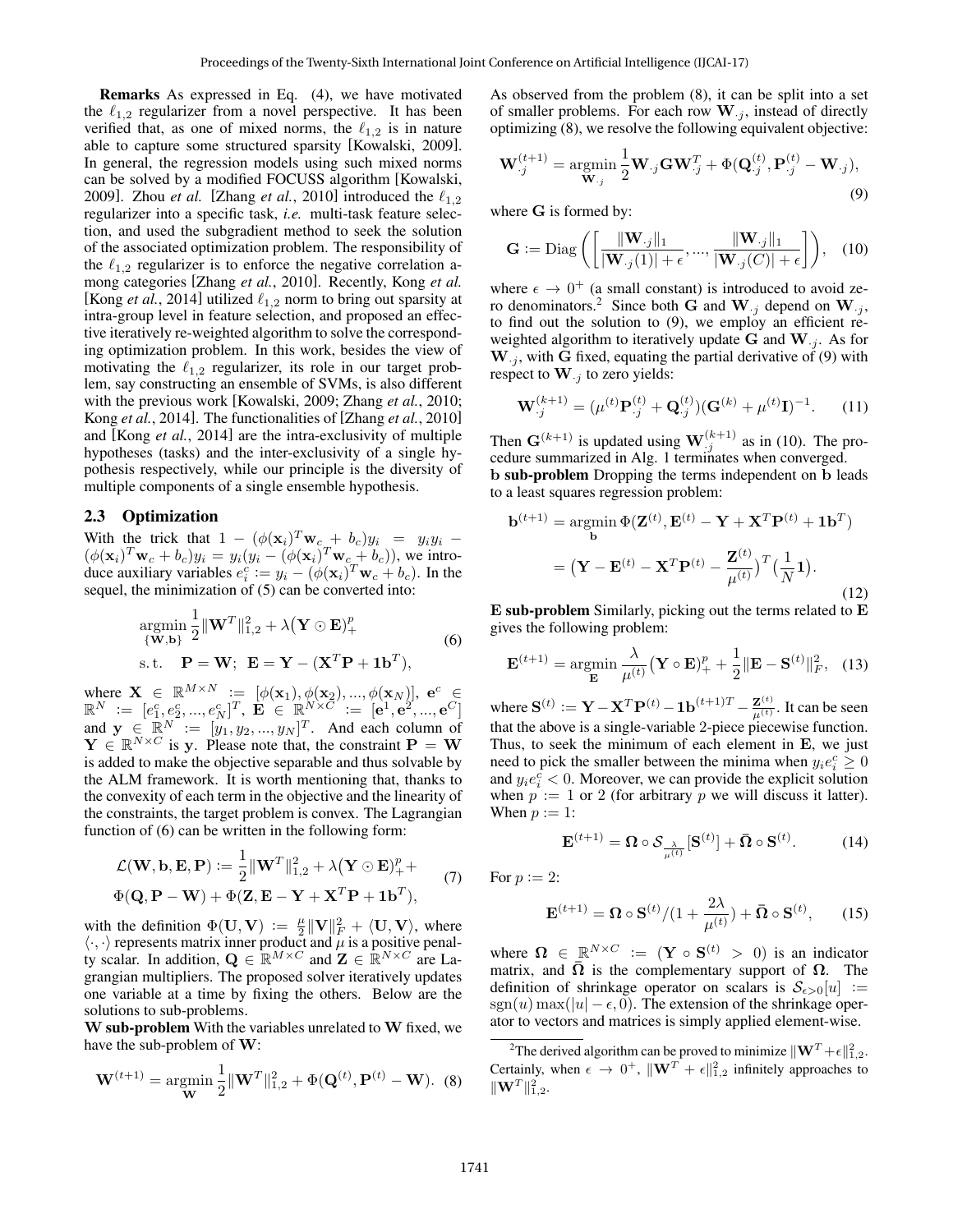| <b>Algorithm 1: W Solver</b>                                                                                    |
|-----------------------------------------------------------------------------------------------------------------|
| <b>Input:</b> $W^{(t)}$ , $P^{(t)}$ , $Q^{(t)}$ , $\mu^{(t)}$ .                                                 |
| Initial.: $k \leftarrow 0; H^{(k)} \leftarrow W^{(t)};$                                                         |
| for $j=0:M$ do                                                                                                  |
| while not converged do                                                                                          |
|                                                                                                                 |
| Update $\mathbf{G}^{(k+1)}$ via Eq. (10);<br>Update $\mathbf{H}_{i}^{(k+1)}$ via Eq. (11); $k \leftarrow k+1$ ; |
| end                                                                                                             |
| end                                                                                                             |
| Output: $\mathbf{W}^{(t+1)} \leftarrow \mathbf{H}^{(k)}$                                                        |

### Algorithm 2: Exclusivity Regularized Machine

**Input:** Training set  $\{(\mathbf{x}_i, y_i)\}_{i=1}^N$ , positive integer C and positive real value  $\lambda$ . Initial.:  $t \leftarrow 0; \mathbf{W}^{(t)} \in \mathbb{R}^{M \times C} \leftarrow \mathbf{1}; \mathbf{b}^{(t)} \in \mathbb{R}^{C} \leftarrow \mathbf{0};$  $\mathbf{P}^{(t)} \in \mathbb{R}^{M \times \dot{C}} \leftarrow \mathbf{0}; \mathbf{Q}^{(t)} \in \mathbb{R}^{M \times C} \leftarrow \mathbf{1};$  $\mathbf{Z}^{(t)} \in \mathbb{R}^{N \times C} \leftarrow \mathbf{0}; \mu^{(t)} \leftarrow 1; \rho \leftarrow 1.1;$ while *not converged* do Update  $\mathbf{W}^{(t+1)}$  via Alg. 1; Update  $\mathbf{b}^{(t+1)}$  via Eq. (12); Update  $E^{(t+1)}$  via Eq. (14) or (15); Update  $\mathbf{P}^{(t+1)}$  via Eq. (17); Update Multipliers and  $\mu^{(t+1)}$  via Eq. (18);  $t \leftarrow t + 1;$ end **Output:** Final Ensemble  $\frac{1}{C}(\sum_{i=1}^{C} \mathbf{w}_c^{(t)}, \sum_{i=1}^{C} b_c^{(t)})$ 

P sub-problem There are two terms involving P. The associated optimization problem reads:

$$
\mathbf{P}^{(t+1)} = \underset{\mathbf{P}}{\operatorname{argmin}} \ \Phi(\mathbf{Q}^{(t)}, \mathbf{P} - \mathbf{W}^{(t+1)}) +
$$
  
\n
$$
\Phi(\mathbf{Z}^{(t)}, \mathbf{E}^{(t+1)} - \mathbf{Y} + \mathbf{X}^T \mathbf{P} + \mathbf{1b}^{(t+1)T}).
$$
\n(16)

Its closed-form solution can be obtained by:

$$
\mathbf{P}^{(t+1)} = \mathbf{K} \big( \mathbf{W}^{(t+1)} - \frac{\mathbf{Q}^{(t)}}{\mu^{(t)}} + \mathbf{X} (\mathbf{M} - \mathbf{E}^{(t+1)}) \big), \quad (17)
$$

where we denote  $\mathbf{K} := (\mathbf{I} + \mathbf{X}\mathbf{X}^T)^{-1}$  and  $\mathbf{M} := \mathbf{Y} - \mathbf{A}$  $1{\bf b}^{(t+1)T}-\frac{{\bf z}^{(t)}}{\mu(t)}$  $\frac{\mathbf{Z}^{(t)}}{\mu^{(t)}}$ .

**Multipliers and**  $\mu$  Two multipliers and  $\mu$  are updated by:

$$
\mathbf{Z}^{(t+1)} = \mathbf{Z}^{(t)} + \mu^{(t)} (\mathbf{E}^{(t+1)} - \mathbf{Y} + \mathbf{X}^T \mathbf{P}^{(t+1)} + \mathbf{1b}^{(t+1)T});
$$
  
\n
$$
\mathbf{Q}^{(t+1)} = \mathbf{Q}^{(t)} + \mu^{(t)} (\mathbf{P}^{(t+1)} - \mathbf{W}^{(t+1)});
$$
  
\n
$$
\mu^{(t+1)} = \rho \mu^{(t)}, \rho > 1.
$$
\n(18)

For clarity, the procedure of solving (2) is outlined in Algorithm 2. The algorithm should not be terminated until the change of objective value is smaller than a pre-defined threshold (in the experiments, we use 0.05). Please see Algorithm 2 for other details that we can not cover in the text.

### 3 Theoretical Analysis

First, we come to the loss term of ExRM (5), which assesses the total penalty of base learners as  $\sum_{c=1}^{C} \sum_{i=1}^{N} (1 (\phi(\mathbf{x}_i)^T \mathbf{w}_c + b_c) y_i)_+^p$ , where  $p \ge 1$ . Alternatively, the loss of the ensemble  $\{\mathbf{w}_e, b_e\} := \{\frac{1}{C} \sum_{c=1}^{C} \mathbf{w}_c, \frac{1}{C} \sum_{c=1}^{C} b_c\}$  is  $\sum_{i=1}^{N} (1 - (\phi(\mathbf{x}_i)^T \mathbf{w}_e + b_e) y_i)_+^p$ . We have the relationship between the two losses as described in Proposition 1.

**Proposition 1.** Let  $\{w_1, b_1\}$ ,  $\ldots$ ,  $\{w_C, b_C\}$  *be the component* learners obtained by ExRM (Alg. 2), and  $\{w_e, \bar{b}_e\}$  :=  $\{\frac{1}{C}\sum_{c=1}^C\mathbf{w}_c,\frac{1}{C}\sum_{c=1}^Cb_c\}$  the ensemble, the loss of  $\{\mathbf{w}_e,b_e\}$ *is bounded by the average loss of the base learners.*

*Proof.* This can be established by Jensen's inequality.  $\Box$ The proposition indicates that as we optimize ExRM (5), an upper bound of the loss of the ensemble is also minimized. Thus, incorporating with our proposed regularizer, ExRM is able to achieve the goal of simultaneously optimizing the training error of ensemble and the diversity of components.

One may wonder why not minimizing the loss of the ensemble, which seems reasonable, like:

$$
\min_{\{\mathbf{W},b\}} \frac{1}{2} \|\mathbf{W}^T\|_{1,2}^2 + \tilde{\lambda} \sum_{i=1}^N \left(1 - (\phi(\mathbf{x}_i)^T \mathbf{w}_e + b_e) y_i\right)_+^p.
$$
\n(19)

The reason is that the optimal solution of (19) is exactly that of PSVM (2). The solution of (19) satisfies that one entry in the *i*-th row of W is  $w_e(i)$  and the rest ones are all zero, having the columns of W absolutely independent. But, the exclusivity achieved in this way is meaningless. According to Proposition 1, their equivalence is reached when each  $w_c$ is identical with  $w_e$ . Based on the analysis above, we can say that, compared with (19), ExRM is more proper, which desires to find a balance between the diversity and consistency (training error) of base learners.

Next, we shall consider the convergence and optimality of the designed algorithms. We first confirm the property of Alg. 1, which is established by Theorem 1.

Theorem 1. *The updating rules* (10) *and* (11) *for solving the problem* (9)*, i.e. Algorithm 1, converges and the obtained optimal solution is exactly the global optimal solution of the problem* (8)*.*

*Proof.* Algorithm 1 is actually a special case of the algorithm proposed in [Kong *et al.*, 2014]. We refer readers to [Kong *et al.*, 2014] for the detailed proof.  $\Box$ 

With Theorem 1, we have come to the convergence and optimality of our proposed Algorithm 2.

Theorem 2. *The solution consisting of the limit of the sequences*  ${ \mathbf{W}^{(t)} }$ ,  ${ \mathbf{b}^{(t)} }$  *and*  ${ \mathbf{E}^{(t)} }$  *generated by Algorithm* 2, *i.e.*  $(W^{(\infty)}, b^{(\infty)}, E^{(\infty)})$ *, is global optimal to ExRM* (5)*,* and the convergence rate is at least  $o(\frac{1}{\mu^{(t)}})$ .

*Proof.* Due to space limit, instead of the complete proof, we here only provide the proof sketch including three main steps: 1)  $(\mathbf{W}^{(t)}, \mathbf{b}^{(t)}, \mathbf{E}^{(t)})$  approaches to a feasible solution, *i.e.*  $\lim_{t\to\infty} ||\mathbf{P}^{(t)} - \mathbf{W}^{(t)}||_F = 0$  and  $\lim_{t\rightarrow\infty}\|\mathbf{E}^{(t)}-\mathbf{Y}+\mathbf{X}^{t}\mathbf{P}^{(t)}+\mathbf{1}\mathbf{b}^{(t)T}\|_{F} \,=\,0;\,2)$  All of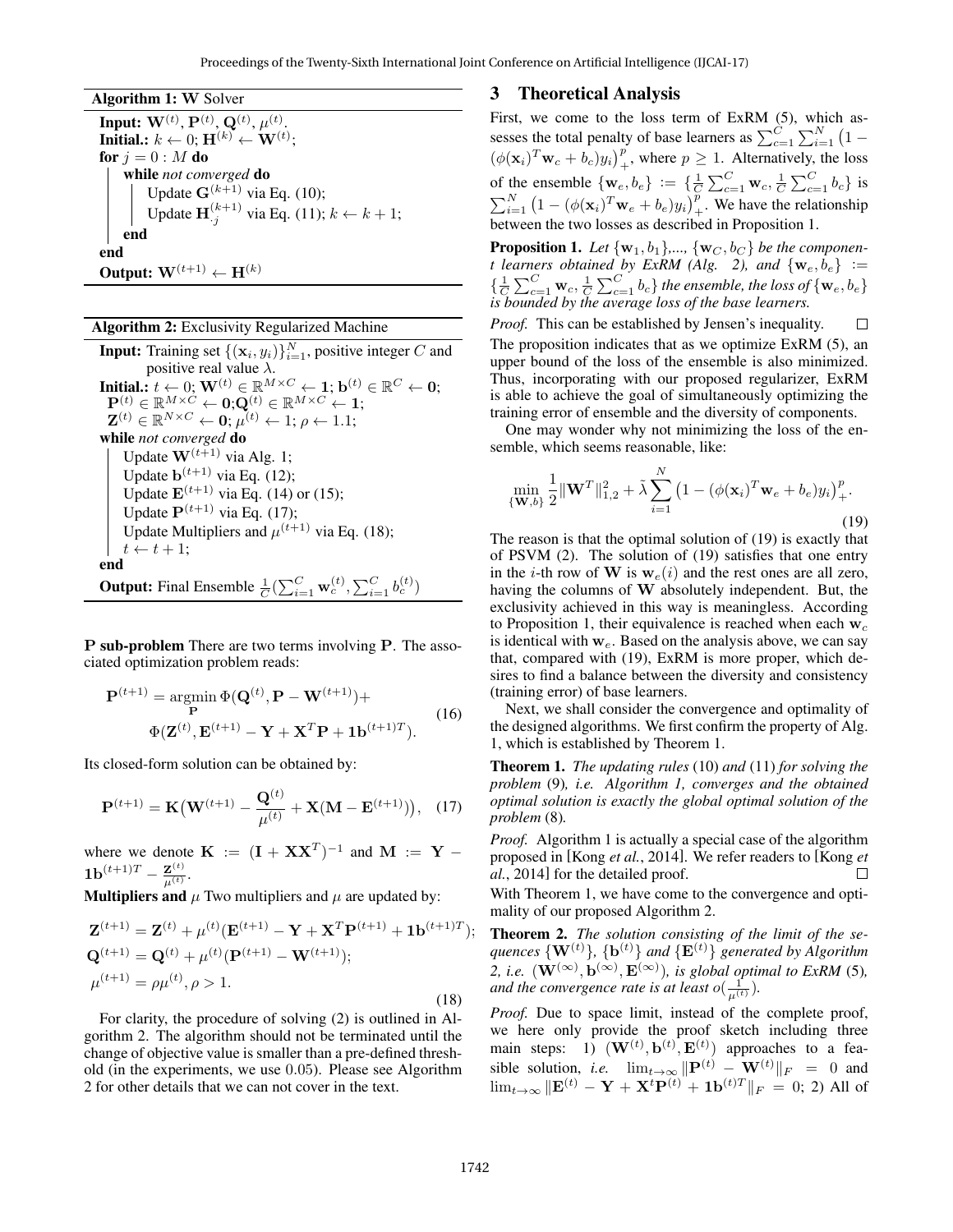

Figure 1: Parameter effect of  $\lambda$ , convergence speed and training time

 ${\bf P}^{(t)}$ ,  ${\bf Z}^{(t)}$ ,  ${\bf Q}^{(t)}$ ,  ${\bf W}^{(t)}$ ,  ${\bf W}^{(t)}$ ,  ${\bf b}^{(t)}$  and  ${\bf E}^{(t)}$  are bounded; 3)  $\lim_{t\to\infty} \frac{1}{2} \|\mathbf{W}^{(t)}\|_{1,2}^2 + \lambda \|(\mathbf{Y} \circ \mathbf{E}^{(t)})_+\|_p^p =$  $\lim_{t\to\infty} \mathcal{L}_{\mu^{(t-1)}}(\mathbf{W}^{(t)}, \mathbf{b}^{(t)}, \mathbf{E}^{(t)}, \mathbf{P}^{(t)}, \mathbf{Q}^{(t-1)}, \mathbf{Z}^{(t-1)})$ <br>due to  $\mathcal{L}(\mathbf{W}^{(t)}, \mathbf{b}^{(t)}, \mathbf{E}^{(t)}, \mathbf{P}^{(t)}, \mathbf{Q}^{(t-1)}, \mathbf{Z}^{(t-1)})$ due to  $\mathcal{L}_{\mu(t-1)}(\mathbf{W}^{(t)}, \mathbf{b}^{(t)}, \mathbf{E}^{(t)}, \mathbf{P}^{(t)}, \mathbf{Q}^{(t-1)}, \mathbf{Z}^{(t-1)}) =$  $\frac{1}{2} \|\mathbf{W}^{(t)}\|_{1,2}^2 + \lambda \|(\mathbf{Y} \circ \mathbf{E}^{(t)})_+\|_p^p + \frac{\|\mathbf{Q}^{(t)}\|_F^2 - \|\mathbf{Q}^{(t-1)}\|_F^2}{2\mu^{(t-1)}} +$  $\frac{\|\mathbf{Z}^{(t)}\|_F^2 - \|\mathbf{Z}^{(t-1)}\|_F^2}{2\mu^{(t-1)}}$ . Then the conclusion can be drawn with the feasibility of solution by Alg. 2, the convexity of problem (5), and the (descending) property of an ALM algorithm.  $\Box$ 

In addition, we show the complexity of Alg. 2. Updating each row of **W** takes  $\mathcal{O}(qC^2)$  and  $\mathcal{O}(qC)$  for (11) and (10) respectively, where q is the (inner) iteration number of Alg. 1. Please note that, due to the diagonality of **G**, the inverse of  $G + \mu I$  only needs  $\mathcal{O}(C)$ . Therefore, the cost of Alg. 1 is  $\mathcal{O}(qC^2M)$ . The **b** sub-problem requires  $\mathcal{O}(CMN)$ . The complexity of the **E** sub-problem is  $\mathcal{O}(CMN)$ , for both  $p := 1$  and  $p := 2$ . Solving **P** spends  $\mathcal{O}(CMN + CM^2)$ . Besides, the update of the multipliers is at  $\mathcal{O}(CMN)$  expense. In summary, Alg. 2 has the complexity of  $\mathcal{O}(tCM(qC+N+M))$ , where t is the number of (outer) iterations required to converge.

### 4 Experimental Verification

We adopt several popular UCI benchmark datasets for performance evaluation.3 All experiments are conducted on a machine with 2.5 GHz CPU and 64G RAM.

Parameter Effect Here, we evaluate the training and testing errors of  $ExRM_C$  ( $C \in \{5, 10, 30\}$  means the component number) against varying values of  $\lambda$  in the range [0.05, 4]. All the results shown in this experiment are averaged over 10 independent trials, each of which randomly samples half data from the *sonar* dataset for training and the other half for testing. The first picture in Fig. 1 displays the training error and testing error plots of  $L_2$  loss ExRM with  $L_2$  loss PSVM [Nie *et al.*, 2014] (denoted as  $L_2$ -PSVM) as reference. From the curves, we can observe that, as  $\lambda$  grows, the training errors drop, as well as composing less base learners leads to a smaller training error. This is because more and more effort is put on fitting data. As regards the testing error, the order is reversed, which corroborates the recognition that the predication gains from the diversity of classifiers, and reveals the effectiveness of our design in comparison with  $L_2$ -PSVM. Besides, the testing errors change very slightly in a relatively large range of  $\lambda$ , which implies the insensitivity of ExRM to  $\lambda$ . The second picture corresponding to  $p := 1$  shows an additional evidence to  $p := 2$ . Although the performance gaps between the different cases shrink, the improvement of ExR-M is still noticeable. Based on this evaluation, we set  $\lambda$  to 2 for both  $L_1$ -ExRM and  $L_2$ -ExRM in the rest experiments.

Convergence Speed & Training Time Although the convergence rate and complexity of the proposed algorithm have been theoretically provided, it would be more intuitive to see its empirical behavior. Thus, we here show how quick the algorithm converges, without loss of generality, on the *ijcnn1* dataset. From the third picture in Fig. 1, we can observe that, when  $p := 2$ , all the three cases converge with about 30 iterations. The cases correspond to  $p := 1$  take more iterations than  $p := 2$  (about 70 iterations), but they are still very efficient. Please note that, for a better view of different settings, the objective plots are normalized into the range [0, 1]. The rightmost picture in Fig. 1 gives curves of how the CPUtime used for training increases with respect to the number of training samples. Since the training time is too short to be accurately recorded, we carry out each test for 10 independent trials, and report the total training time (in seconds). As can be seen, the training time for both  $p := 1$  and 2 is quasi linear with respect to the size of training data. For all the three cases that correspond to  $ExRM<sub>5</sub>$ ,  $ExRM<sub>10</sub>$  and  $ExRM<sub>30</sub>$ , the choice of  $p$  barely brings differences in time. The gaps between the three cases dominantly come from the number of base learners. The PSVM only needs to learn one classifier while ExRM requires to train multiple bases.<sup>4</sup>

Performance Comparison This part first compares our proposed ExRM with the classic ensemble models including AdaBoost and Bagging with Tree as the base learner (denoted as AdaTree and BagTree, respectively), and the recently designed DRM. The codes of DRM are downloaded from the authors' website, while those of AdaTree and BagTree are integrated in the Matlab statistics toolbox (*fitensemble*). The base of DRM,  $\nu$ -SVM, is from LibSVM.

Table 1 provides the quantitative comparison among the competitors. We report the mean testing errors over 10 independent trials. Since the sizes and distributions of the datasets vary, to avoid the effect brought by the amount of training da-

<sup>3</sup> Available at www.csie.ntu.edu.tw/∼cjlin/libsvmtools/datasets

<sup>&</sup>lt;sup>4</sup>In [Nie *et al.*, 2014], the authors have revealed via extensive experiments, that PSVM (SVM-ALM) is much more efficient than SVMperf [Joachims, 2006], Pegasos [Shalev-Shwartz *et al.*, 2007], BMRM [Teo *et al.*, 2010], and TRON [Lin *et al.*, 2008], PCD [Chang *et al.*, 2008] and DCD [Hsieh *et al.*, 2008].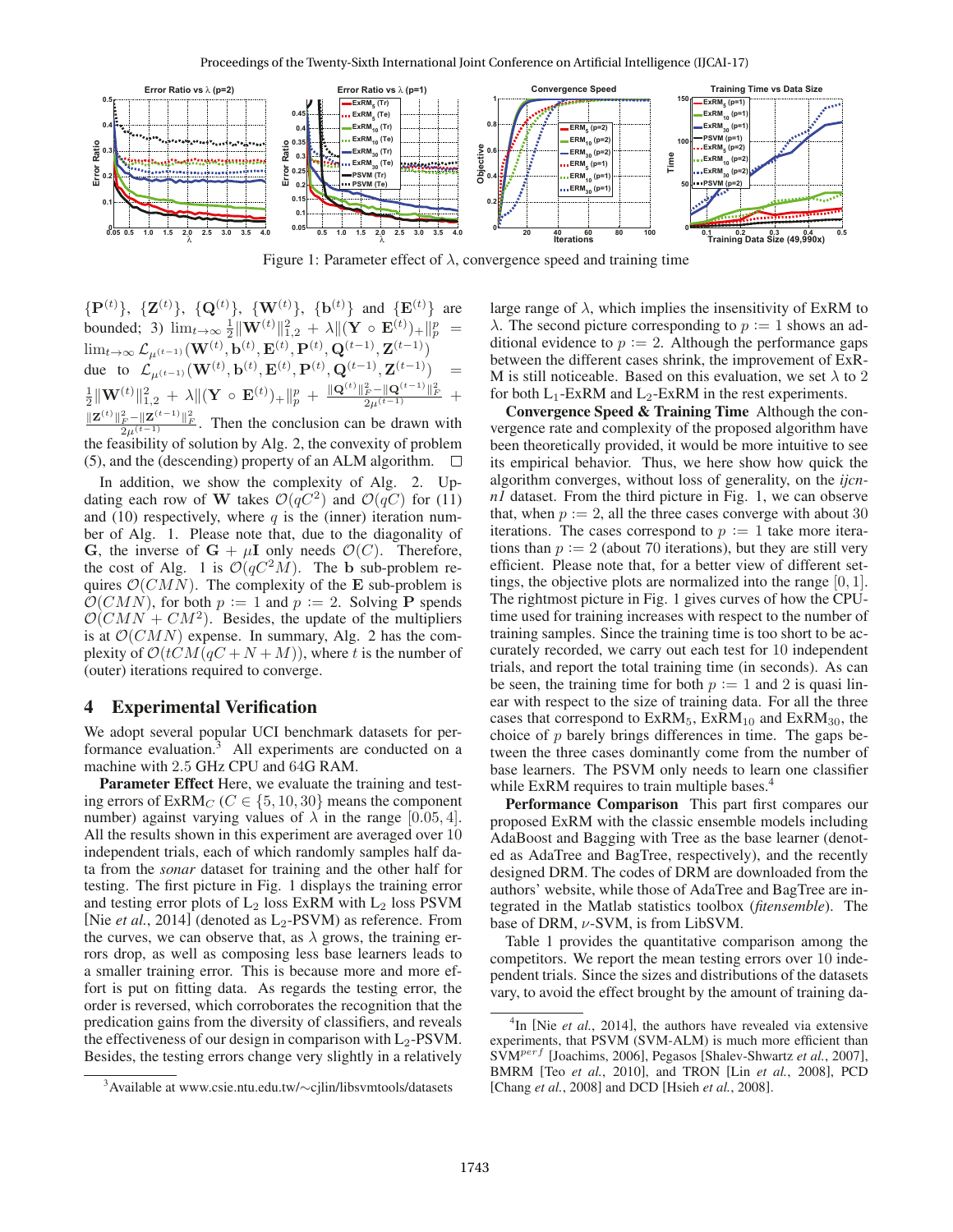| <b>Method</b> $(R)$       | german               | diabetes             | australian           | sonar                | splice               | liver                | heart                | ionosphere            | A.R. |
|---------------------------|----------------------|----------------------|----------------------|----------------------|----------------------|----------------------|----------------------|-----------------------|------|
| $L_1$ -ExRM <sub>10</sub> | $26.08 \pm 1.21(5)$  | $24.73 \pm 1.44$ (4) | $14.59 \pm 0.84$ (6) | $23.62 \pm 3.64(4)$  | $26.53 \pm 1.66(7)$  | $42.82 \pm 2.41(6)$  | $17.17 \pm 1.25$ (2) | $13.68 \pm 2.60(4)$   | 4.8  |
| $L_2$ -ExRM <sub>10</sub> | $26.00 \pm 1.16(3)$  | $24.34 \pm 0.92$ (1) | $14.13 \pm 0.40(3)$  | $23.79 \pm 4.36(5)$  | $26.75 \pm 2.26(8)$  | $36.00 \pm 4.05$ (1) | $17.83 \pm 1.81(4)$  | $13.03 \pm 2.20(2)$   | 3.4  |
| $\textbf{AdaTree}_{10}$   | $30.51 \pm 1.38(8)$  | $29.24 \pm 2.73(7)$  | $48.39 \pm 1.91(9)$  | $27.59\pm 6.08(10)$  | $14.86 \pm 3.03(3)$  | $46.92 \pm 3.59(10)$ | $47.83 \pm 3.25(9)$  | $30.05 \pm 3.13(8)$   | 8.0  |
| $BagTree_{10}$            | $31.59 \pm 2.59(9)$  | $30.63 \pm 3.38(9)$  | $46.43 \pm 2.58$ (7) | $25.00\pm8.26(6)$    | $19.26 \pm 1.78$ (4) | $46.00 \pm 3.58$ (8) | $47.58 \pm 1.94(7)$  | $38.71 \pm 3.02$ (10) | 7.5  |
| $\text{DRAM}_{10}$        | $25.98 \pm 1.20(2)$  | $24.47 \pm 0.89$ (2) | $14.09 \pm 1.55$ (2) | $27.07 \pm 3.05(9)$  | $35.96 \pm 2.85(9)$  | $36.77 \pm 3.79(3)$  | $19.00 \pm 2.22(5)$  | $19.50 \pm 3.67(5)$   | 4.6  |
| $L_1$ -ExRM <sub>30</sub> | $26.27 \pm 1.02(6)$  | $33.50 \pm 1.92(10)$ | $14.24 \pm 1.02$ (4) | $23.62 \pm 2.82$ (3) | $25.64 \pm 1.63(5)$  | $42.77 \pm 2.48(5)$  | $17.17 \pm 2.30(3)$  | $13.30 \pm 2.17(3)$   | 4.9  |
| $L_2$ -ExRM <sub>30</sub> | $25.75 \pm 1.10(1)$  | $25.42 \pm 1.41(5)$  | $14.02 \pm 0.81(1)$  | $21.55 \pm 3.66$ (1) | $26.07 \pm 1.80(6)$  | $40.05 \pm 3.48$ (4) | $17.08 \pm 1.26$ (1) | $12.99 \pm 1.95(1)$   | 2.5  |
| $\mathbf{AdaTree}_{30}$   | $32.22 \pm 2.32(10)$ | $29.85 \pm 2.77(8)$  | $48.94 \pm 2.13(10)$ | $25.17 \pm 7.63(7)$  | $14.45 \pm 2.53$ (2) | $46.26 \pm 3.97(9)$  | $47.58 \pm 3.27(8)$  | $32.34 \pm 3.25(9)$   | 7.9  |
| BagTree <sub>30</sub>     | $29.16 \pm 1.02(7)$  | $28.58 \pm 2.81(6)$  | $46.59 \pm 1.39(8)$  | $21.72 \pm 4.24$ (2) | $14.00 \pm 1.96$ (1) | $45.85 \pm 2.23(7)$  | $48.08\pm4.21(10)$   | $27.86 \pm 2.27(7)$   | 6.0  |
| $\mathrm{DRM}_{30}$       | $26.05 \pm 1.14(4)$  | $24.47 \pm 0.89$ (2) | $14.43 \pm 1.65(5)$  | $26.55 \pm 3.91(8)$  | $35.98 \pm 2.84(10)$ | $36.67 \pm 4.03(2)$  | $19.00 \pm 2.51(6)$  | $19.70 \pm 3.48(6)$   | 5.4  |

Table 1: Testing errors (mean  $\pm$  standard deviation, %) on benchmark datasets

Table 2: Average training time in seconds

| $L_1$ -ExRM <sub>10</sub> | $L_2$ -ExRM <sub>10</sub> | $\mathbf{AdaTree}_{10}$ | $BagTree_{10}$ | $\text{DRM}_{10}$ | $L_1$ -ExRM <sub>30</sub> | $L_2$ -ExRM <sub>30</sub> | $\mathbf{AdaTree}_{30}$ | BagTree <sub>30</sub> | $\mathrm{DRM}_{30}$ |
|---------------------------|---------------------------|-------------------------|----------------|-------------------|---------------------------|---------------------------|-------------------------|-----------------------|---------------------|
| 0.0568                    | 0.0575                    | 0.1758                  | 0.3019         | 16.86             | 0.1358                    | J.1091                    | 0.2841                  | 0.2512                | 59.38               |

ta and test the generalization ability of the ensembles learned from different types of data, we randomly sample 150 data points from a dataset as its training set and the rest as the testing. AdaTree and BagTree are inferior to ExRM and DRM in most cases. The exception is on the *splice* dataset. As for our ExRM, we can see that it significantly outperforms the others on *australian*, *sonar*, *heart* and *ionosphere*, and competes very favorably on the *german* dataset. On each dataset, we assign ranks to methods. The average ranks (A.R.) of the competitors over the involved datasets are given in the last column of Tab. 1. It can be observed that the top five average ranks are all lower than 5.0, and four of which are from ExRM methods. The best and the second best belong to  $L_2$ -ExRM<sub>30</sub> (A.R.=2.5) and  $L_2$ -ExRM<sub>10</sub> (A.R.=3.4) respectively, while the fourth and fifth places are taken by  $L_1$ -ExRM<sub>10</sub> (A.R.=4.8) and L<sub>1</sub>-ExRM<sub>30</sub> (A.R.=4.9) respectively. The third goes to  $DRM<sub>10</sub>$ , the average rank of which is 4.6. The results on the *ijcnn1* are not included in the table, as all the methods perform very closely to each other, which may lead to an unreliable rank.

Another issue should be concerned is the efficiency. Table 2 lists the mean training time over all the datasets and each dataset executes 10 runs. From the numbers, we can see the clear advantage of our ExRM.  $L_1$ -ExRM<sub>10</sub> and  $L_2$ -ExRM<sub>10</sub> only spend about 0.05s on training, while the ExRMs with 30 components, *i.e.*  $L_1$ -ExRM<sub>30</sub> and  $L_2$ -ExRM<sub>30</sub>, cost less than 0.14s. Both AdaTree and BagTree are sufficiently efficient, which take less than  $0.3s$  to accomplish the task. But the training uses 16.86s and 59.38s by DRM for the 10-base and 30-base cases respectively. We would like to mention that the core of DRM is implemented in C++, while our ExRM is in pure Matlab. Moreover, as theoretically analyzed and empirically verified, our algorithm is linear with respect to the size of training set.

As aforementioned, employing SVM as the base of AdaBoost or Bagging is a way to construct an ensemble SVM. Here, we repeat the previous experiment to see the difference among AdaBoost *plus* L<sub>2</sub>-PSVM (AdaSVM), Bagging *plus*  $L_2$ -PSVM (BagSVM), DRM and our  $L_2$ -ExRM. Please note that  $L_2$ -ExRM and DRM reduce to PSVM and  $\nu$ -SVM respectively, when the base number is 1. Table 3 provides the average testing errors over all the datasets (each method run-

Table 3: Average testing error comparison

| # Base                |                                |       | 10    | 30    |
|-----------------------|--------------------------------|-------|-------|-------|
| $L_1$ -ExRM           | $26.30$ (L <sub>1</sub> -PSVM) | 25.65 | 25.24 | 25.09 |
| $L_2$ -ExRM           | $25.68$ (L <sub>2</sub> -PSVM) | 24.80 | 24.41 | 24.85 |
| <b>AdaSVM</b>         |                                | 26.51 | 26.59 | 26.64 |
| <b>BagSVM</b>         |                                | 26.34 | 25.93 | 25.69 |
| $\overline{\rm{DRM}}$ | $28.31(\nu$ -SVM)              | 27.85 | 27.70 | 27.89 |

s 10 times). From the numbers, we can observe that both AdaSVM and BagSVM outperform DRM for all the cases, while ExRM shows the best results among the competitors.

### 5 Conclusion and Discussion

The diversity of component learners is critical to the ensemble performance. This paper has defined a new measurement of diversity, *i.e.* exclusivity. Incorporating the designed regularizer with the hinge loss function gives a birth to a novel model, namely ExRM. The convergence of the proposed ALM-based algorithm to a global optimal solution is theoretically guaranteed. ExRM can take into account more elaborate treatments for further improvement. For instance, thanks to the relationship  $\|\mathbf{u}\|_1 = \mathcal{X}_r(\mathbf{u}, \mathbf{1})$ , the sparsity on W can be promoted by extending W to [W,  $\beta$ 1], where  $\beta$  is a weight coefficient of the sparsity. In addition, it is difficult to directly solve the E sub-problem  $(13)$  with arbitrary given p. Fortunately, in this work, it is always that  $p \geq 1$ . Thus the partial derivative of  $(13)$  with respect to **E** is monotonically increasing. The binary search method can be employed to narrow the possible range of E by half via each operation. In this work, we did not take any advantages of Boosting and Bagging. It is positive that ExRM is able to act as the base learner for both Boosting and Bagging. By doing so, Boosting ExRM and Bagging ExRM can be viewed as ensembles of ensemble and expected to further boost the performance.

### Acknowledgments

Xiaojie Guo is supported by National Natural Science Foundation of China (grant no. 61402467). Haibin Ling is supported by National Natural Science Foundation of China (grant no. 61528204) and National Science Foundation (grant no. 1350521).